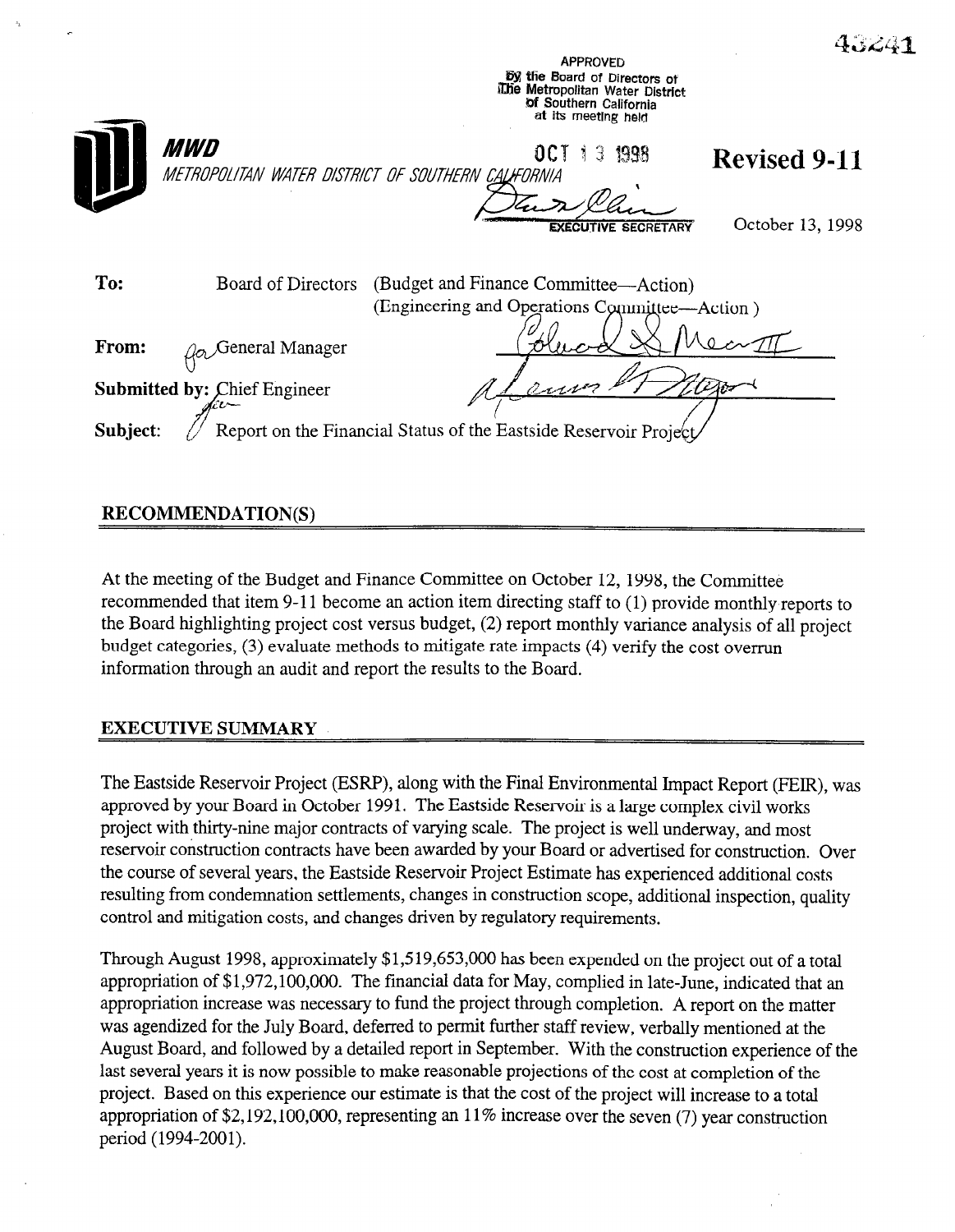Intensive review of the capital and other program costs is underway to absorb or minimize the effects of this cost increase on water rates. In the worst case, without such adjustments, the'rate impact would be \$5-9 per acre foot by the year 2005. Jn addition, management has committed to the following actions and other measures as appropriate:

- Initiation of an audit of the cost overrun and chronology of events with results reported to the Board.
- <sup>l</sup>Providing monthly reports to the Board highlighting project cost versus budget.
- Conducting analysis of rate impacts, reporting methodology and cash flow requirements.

## DETAILED REPORT

The ESRP will be formed by two earth/rockfill dams, 4.5 miles apart, within the Domenigoni and Diamond Valleys; plus a third earth/rockfill dam at the low point in the north rim, providing storage capacity of 800,000 acre feet, and a surface area of 4,500 acres. Associated hydraulic structures consist of an Inlet/Outlet Tower, Pumping Plant, Pressure Control Structure, connecting tunnels, delivery pipeline, roadway and canal relocations, and forebay. The East Dam will be approximately 185 feet high and 10,500 feet long; the West Dam will be approximately 285 feet high and 9,100 feet long; and the Saddle Dam will be approximately 130 feet high above the low point in the ridgeline and 2,300 feet long.

In April 1992, a project cost estimate of \$1,837,000,000 was prepared based on project features contained in the Final Environmental Impact Report. The project was tracked against this estimate through October 1994 at which time it was recognized that an increase in budget was warranted based on increased cost of land, design changes and associated construction costs. At that time, a revised project estimate of \$1,972,100,000, including a \$139,000,000 contingency, was developed and has been used to track the financial performance of the project to this date. This contingency grew to \$15 1,300,OOO by November 1995 due to a number of cost reduction factors.

Following the establishment of the project budget of \$1,972,100,000, very favorable bids were received on the West Dam in November 1995 resulting in an increase in total contingency from \$15 1,300,OOO to \$268,500,000. Over a period of three years, the increased cost of contract administration, inspection and quality control largely absorbed the additional contingency generated by the favorable West Dam bid. Over a similar period, the cost of extra work orders, additional land and mitigation costs, and design costs during construction have reduced the remaining contingency to the point where cost growth was projected to exceed the project budget. Nevertheless, the cost of design at 11% of construction cost and the cost of contract administration at 17.8% of construction cost were found to be consistent with industry experience for similar work. As noted below, the cost of design and contract administration were initially low.

The potential for cost growth beyond the project budget was first observed in December 1997, although staff believed it could be accommodated through cost control measures. The financial data for May, compiled in late-June, indicated that an appropriation increase would be required. A report on the matter was agendized for the July Board, deferred to permit further staff briefing, verbally mentioned in August, and followed by an oral report in September.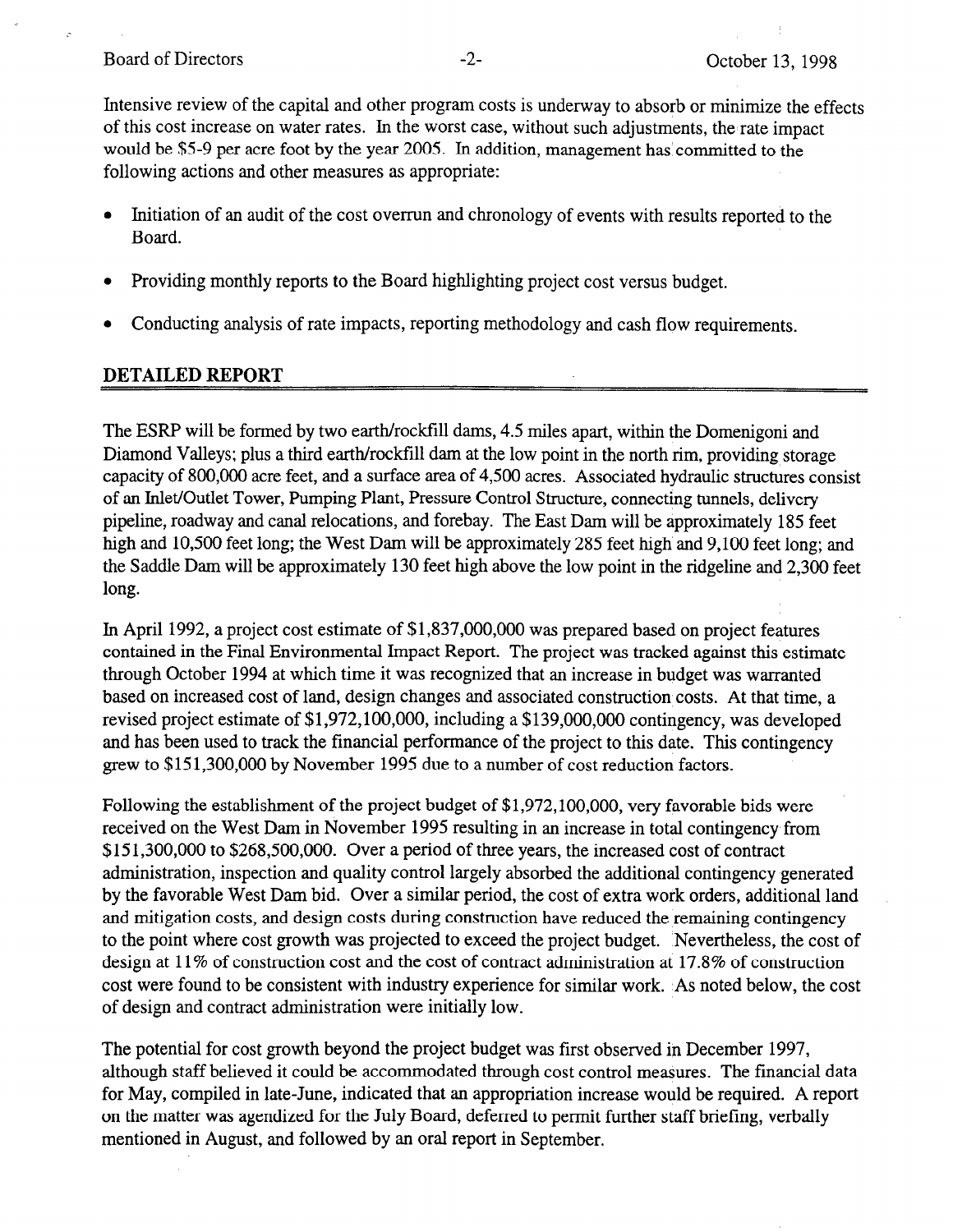A summary of key scope changes of the project and an assessment of costs was presented at the September Board. A more detailed summary of project cost growth is summarized by project feature in Attachment 1 and further detailed in the following paragraphs:

Contract Administration. Staff had originally envisioned moderate personnel needs for inspection and quality control based a more traditional field staffing approach. Upon initiation of the contracts, contractors uniformly assigned multiple-shift or even triple-shift operations to the work. Upon our reevaluation, considerably higher personnel needs were identified to keep pace with the work of the contractors including necessary inspection and quality control staff, and soils and concrete laboratory field operations. The need for a much more extensive grouting inspection force was also recognized as the contractor work plans were developed, resulting in an immediate 25% increase in inspection needs for the project. Several of the major contracts have also experienced delays of up to 5 months requiring a longer period of service which resulted in additional costs. On numerous occasions, Metropolitan has performed a review of the minimum personnel need based on work plans of the contractors. On all occasions, it was found that the CA staff was the minimum required to perform the necessary inspection, quality control, surveying, and resident engineering work for each shift and construction operation.

The CA cost, including post design services, is 17.8% of construction value, or in the range of industry experience for this type of work.

It should be noted that the field operations at the Eastside Reservoir Project are the largest that we are aware of anywhere in the United States. Over 200,000 cubic yards per day of earth and rock are regularly placed. Total movement of earth and rock exceeds 150,000,000 cubic yards, more than two times the total excavation of the "Chunnel" linking England and France and the seventh largest undertaking of this type accomplished worldwide.

Dams. The projected cost of the West Dam reflects cumulative extra work orders equivalent to 17% of original contract value. The projected cost of the East Dam reflects cumulative extra work orders equivalent to 9% of original contract value. Extra work orders relate to such items as changes in zonation of the dams to accommodate the types of materials excavated from the borrow areas, and overruns or underruns due to differing elevations of bedrock from that contained in the contract plans. In addition, claims have been filed or are expected to be filed by the contractor from which litigation may result. Funding for this contingency is not included in this revised project estimate. Staff disputes these claims.

Hydraulic Structures. Original estimates for major structures, including the separately fabricated pumps and valves, were generally lower than actual cost. Pumps, valves, and fittings have been procured separately due to the two to three year lead time needed for fabrication. These items were originally included in the cost of the hydraulic structures but later broken out for advance fabrication to avoid a delay in the commissioning of these structures and to ensure that the total project schedule was not delayed. Changes in construction drawings for the hydraulics structures have been required before these fabricated items could be installed. Modifications to construction work have resulted from vendor submittals, control wiring diagrams, contractor furnished equipment, and regulatory requirements driven by the State of California Division of Safety of Dams. The projected cost of the Pumping Plant reflects cumulative change orders equivalent to 15% of original contract value. The projected cost of the Inlet/Outlet Tower reflects cumulative change orders equivalent to 16% of original contract value.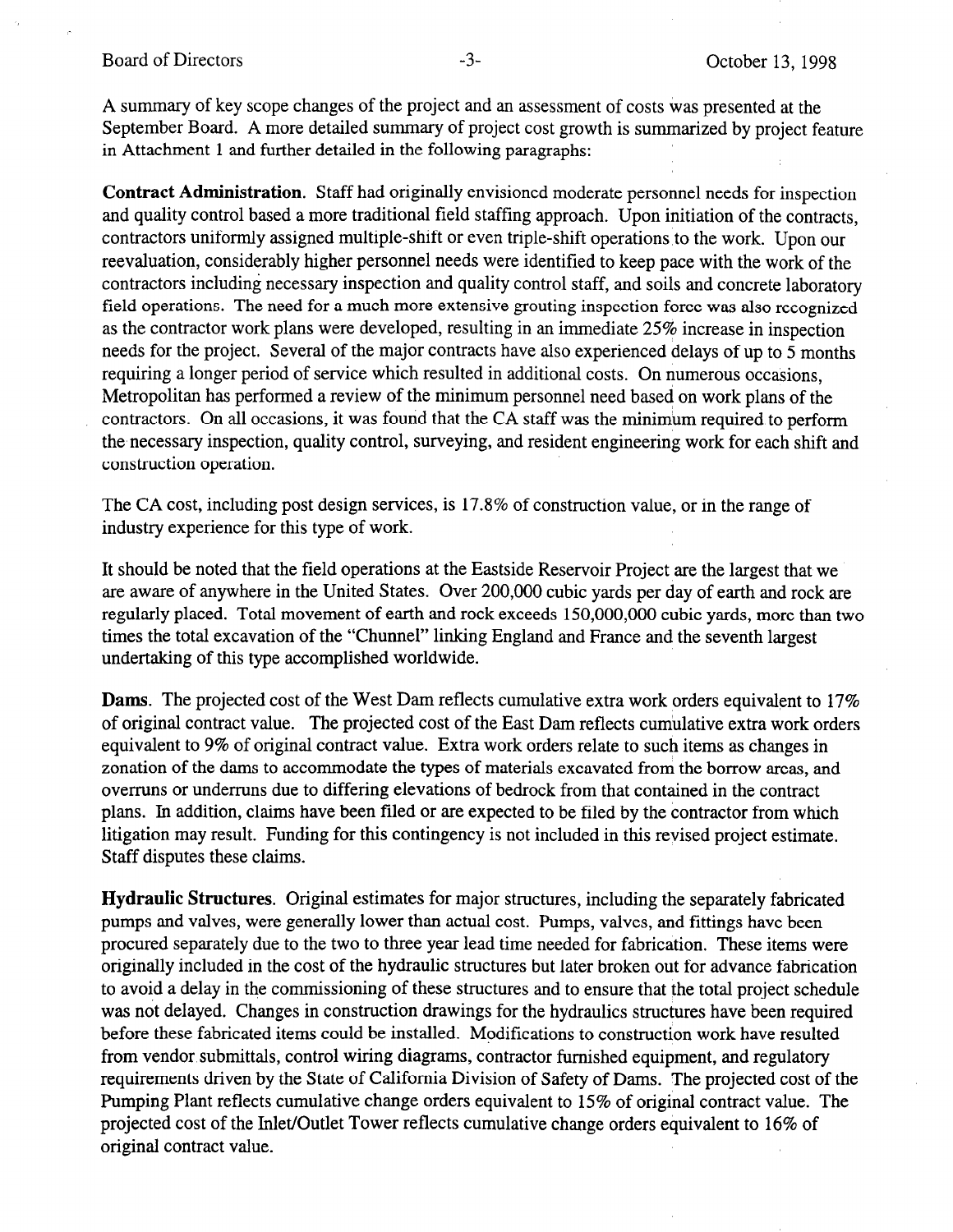Board of Directors -4- October 13, 1998

Ancillary Contracts. Ancillary facilities have experienced moderate cost growth. Actual costs were lower than projected for the Eastside Pipeline and Habitat Clearing, and are expected to be under budget for Site Completion and the OCIP program. Certain operational roads were not considered in the original design, such as Dam Access Roads, the Quarry Road, and'modifications to the High Water Road. Operation roads are included as a project cost. Roads accessing recreation areas are included as a recreation cost. Likewise, State Street & Highway 79 Improvements and Aesthetic Treatment of the Spoil Areas were not included in the original scope. State Street improvements are a project commitment of the Newport Road Improvement MOU. Highway 79 improvements are included as a project mitigation feature based on updated traffic studies. Aesthetic treatment of spoil areas (tree planting and irrigation only) are included as part of the project.

Design. Design costs have experienced growth consistent with expanded post design needs during the construction phase. The design staff consisted primarily of consultant personnel and Metropolitan staff co-located at the Cal Plaza office. This resulted in an efficient method of performing the work, with ease of communication between the consultant and Metropolitan staff.

All work was accomplished within assigned schedules at a cost of 11% of construction value, or well within industry experience for this type of work.

Following completion of the main design effort, a contingent of design personnel were required to perform post-design services during construction. These personnel have responded to the submittal of numerous vendor drawings for pumps, motors, valves, and other fabricated equipment, as well as significant shop drawing submittals from the construction contractors. It has been necessary to retain these personnel through much of the construction phase to respond to these needs. As necessary, these personnel were supplemented with Metropolitan staff for efficient performance of work.

Recreation. The recreation budget was increased from \$33,000,000 to \$58,000,000 based on a refined estimate which was presented to the Board in December 1997, excluding initial start up costs which will be repaid in the initial years of operation.

Land. Land costs have increased mainly due to condemnation settlements, principally the Domenigoni settlement.

Mitigation. Mitigation costs have increased in response to expanded field operations and more focused emphasis on compliance efforts. Increased staff has been required to monitor dust control measures due to enhanced AQMD presence and the threat of punitive enforcement actions. Enhanced groundwater mitigation measures have been prompted by legislative intervention substantially exceeding anticipated FEIR needs, including injection wells and installation of surface water connections. Monitoring and recovery of paleontological finds exceeded any prediction of the quantity of these artifacts. Four full time staff (two on each shift at each dam) have been required to monitor the work. Native American monitoring has continued for a period of several years at varying levels of presence.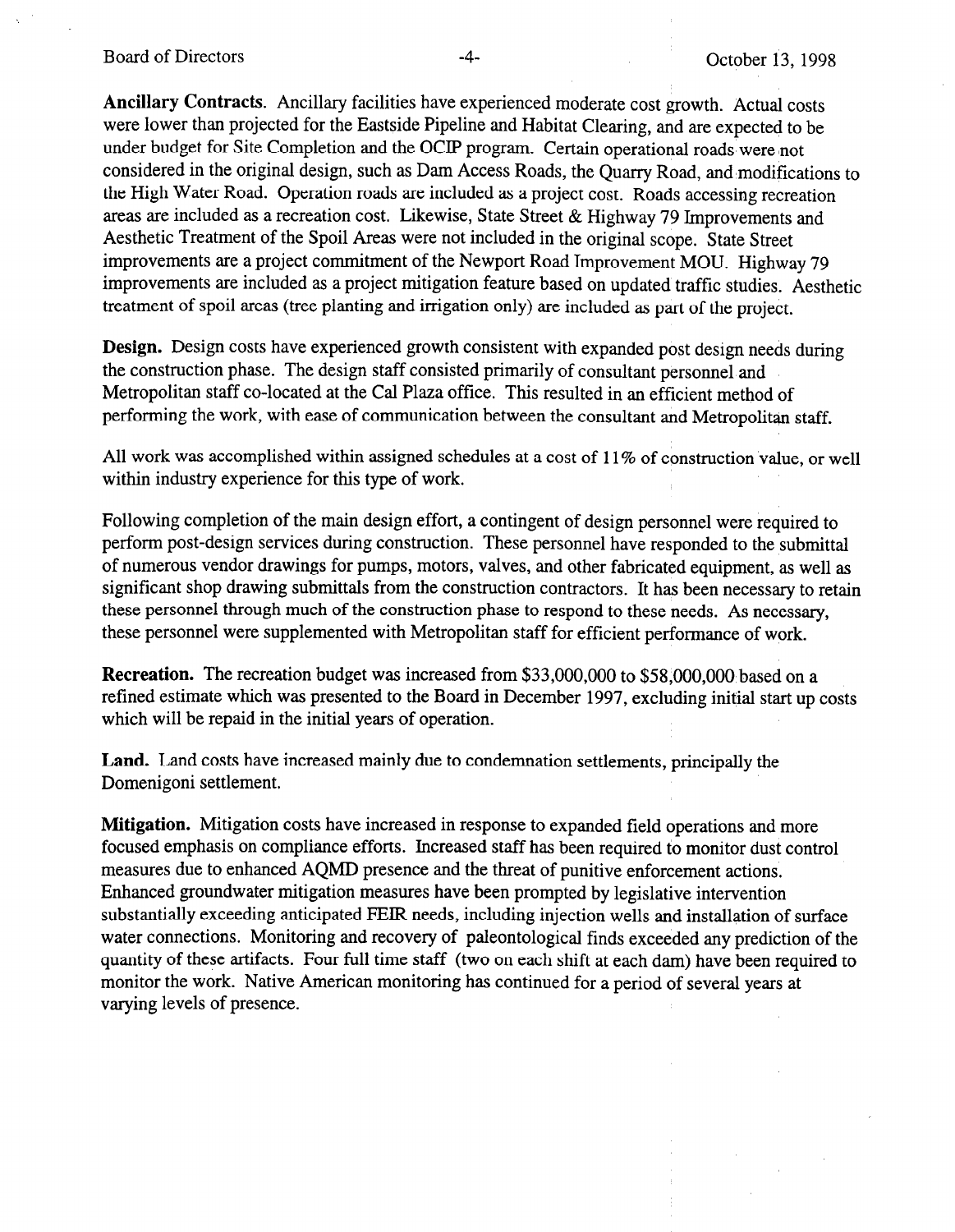Board of Directors -5- Corober 13, 1998

Intensive review of the capital program and other program cost is underway to absorb or minimize the effects of this cost increase on water rates. In the worst case, without such adjustments, the rate impact would be \$5-9 per acre foot by the year 2005. In addition, management is committed to the following actions and other measures as appropriate:

- Initiation of an audit of the cost overrun and chronology of events with results reported to the Board.
- Providing monthly reports to the Board highlighting project cost versus budget.
- Conducting analysis of rate impacts, reporting methodology and cash flow requirements.

/DGM/hjg W:\dvrp\bod\bodlast2.doc Attachment(s)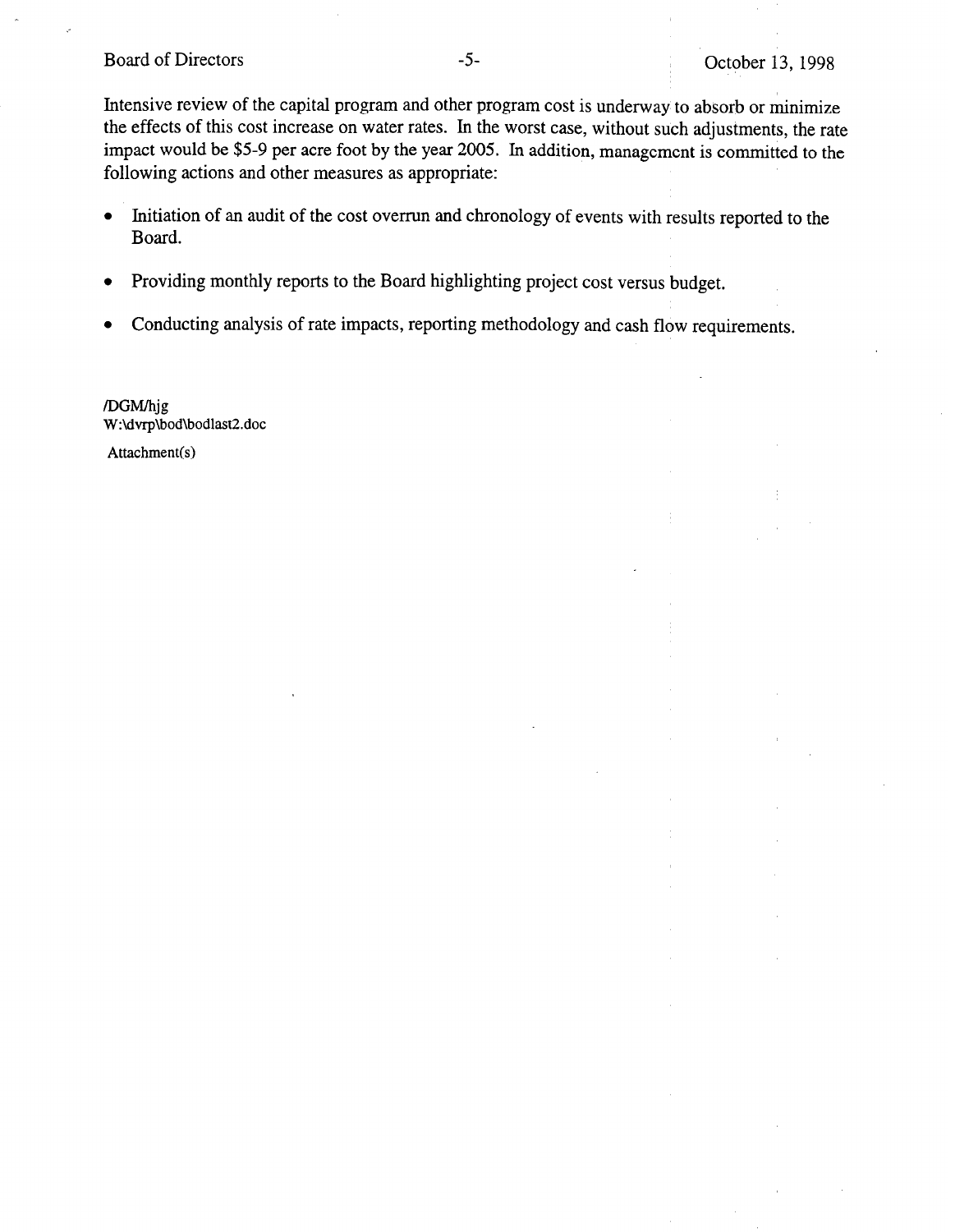## Attachment 1 for 9-11 Engineering Division Cotober 7, 1998

# **Eastside Reservoir Project - Budget Summary**

| <b>Description</b>                                                          | <b>Oct-94</b>                        | <b>Aug-98</b>                        | Variance         |
|-----------------------------------------------------------------------------|--------------------------------------|--------------------------------------|------------------|
| <b>DAMS</b>                                                                 |                                      |                                      |                  |
| <b>West Dam Foundation Excavation</b>                                       | $$0(*)$                              | \$22,051,434                         | \$22,051,434     |
| <b>East Dam North Excavation</b>                                            | $$0(*)$                              | \$3,545,361                          | \$3,545,361      |
| West & Saddle Dam Embankment & Forebay/Chnl                                 | \$469,769,000                        | \$448,655,474                        | $-$ \$21,113,526 |
| <b>East Dam Embankment</b>                                                  | \$374,948,000                        | \$300,257,574                        | $-$ \$74,690,426 |
| West Dam Grading - Retention Basin                                          | $$0(*)$                              | \$20,048,819                         | \$20,048,819     |
| Spillway                                                                    | \$3,957,000                          | \$2,200,000                          | $-$1,757,000]$   |
| <b>North Rim Remediation</b>                                                | \$5,585,000                          | \$11,448,468                         | \$5,863,468      |
|                                                                             |                                      |                                      |                  |
| <b>Total Dams</b>                                                           | \$854,259,000                        | \$808,207,130                        | $-$ \$46,051,870 |
| <b>HYDRAULICS</b>                                                           |                                      |                                      |                  |
| <b>Secondary Inlet</b>                                                      | \$0                                  | \$16,488,103                         | \$16,488,103     |
| P-1 Pressure Tunnel                                                         | \$11,484,000                         | \$13,206,686                         | \$1,722,686      |
| <b>I/O Tower</b>                                                            | \$33,389,000                         | \$47,040,687                         | \$13,651,687     |
| P-1 Pumping Plant                                                           | \$74,756,000                         | \$71,671,504                         | $-$ \$3,084,496  |
| Power Line to P-1                                                           | $$0$ <sup>(**)</sup>                 | \$1,518,260                          | \$1,518,260      |
| <b>Construction Utilities</b>                                               | $50$ <sup>(**)</sup>                 | \$1,900,000                          | \$1,900,000      |
| <b>Pressure Control Structure</b>                                           | \$32,399,000                         | \$22,379,179                         | $-$10,019,821$   |
| <b>Pump Procurement</b>                                                     | $SO(**)$                             | \$24,723,045                         | \$24,723,045     |
| <b>Fixed Cone/Spherical Valve Procurement</b>                               | $$0$ <sup>(***</sup> )               | \$2,402,332                          | \$2,402,332      |
| <b>Butterfly Valve Procurement</b>                                          | $SO(***)$                            | \$12,480,176                         | \$12,480,176     |
| <b>Fabricated Fittings for P-1</b>                                          | $SO(***)$                            | \$6,391,088                          | \$6,391,088      |
| <b>Vertical Sleeve Valve Procurement</b>                                    | $$0$ <sup>(***)</sup>                | \$2,932,995                          | \$2,932,995      |
|                                                                             |                                      |                                      |                  |
| <b>Total Hydraulics</b>                                                     | \$152,028,000                        | \$223,134,055                        | \$71,106,055     |
| Ancillary                                                                   |                                      |                                      |                  |
| Eastside Pipeline                                                           | \$90,000,000                         | \$46,456,372                         | $-$ \$43,543,628 |
| San Diego Canal Relocation                                                  | \$10,463,920                         | \$10,103,368                         | $-$ \$360,552    |
| San Diego Canal Demolition                                                  | $\overline{30}$                      | \$752,235                            | \$752,235        |
| <b>Newport Road Relocation</b>                                              | \$19,809,000                         | \$17,453,308                         | $-$ \$2,355,692  |
| <b>Construction Access Roads</b>                                            | \$0                                  | \$1,827,584                          | \$1,827,584      |
| <b>Field Office</b>                                                         | \$1,294,033                          | \$1,326,590                          | \$32,557         |
| <b>Temporary Visitor Center</b>                                             | \$450,000                            | \$455,377                            | \$5,377          |
| High Water Road - Pioneering                                                | $\overline{\mathbf{50}}$             | \$818,175                            | \$818,175        |
| <b>Site/Habitat Clearing</b>                                                | \$4,848,000                          | \$786,734                            | $-$ \$4,061,266  |
| Landscape Screening - Dams & Domenigoni Parkway<br>and the most control and | \$600,000<br>the control of the con- | \$1,209,097<br>$\sim$ 100 $\sim$ 100 | \$609,097        |
| <b>High Water and Quarry Operation Roads</b>                                | \$0                                  | \$22,000,000                         | \$22,000,000     |
| <b>Recreation Start-up</b>                                                  | $\overline{30}$                      | \$4,000,000                          | \$4,000,000      |
| State St. & Highway 79 Improvements                                         | $\overline{30}$                      | \$16,966,000                         | \$16,966,000     |
| <b>Site Completion</b><br>Spoil Area Aesthetic Treatment                    | \$28,565,000                         | \$9,800,000                          | $-$ \$18,765,000 |
| Dam Access Roads                                                            | \$0                                  | \$30,239,753                         | \$30,239,753     |
|                                                                             | \$0]                                 | \$4,500,000                          | \$4,500,000      |
| Fencing<br><b>Misc. Construction Contracts</b>                              | $\overline{30}$                      | \$3,000,000                          | \$3,000,000      |
| <b>Misc. Construction Consultants</b>                                       | \$1,477,000                          | \$9,581,400                          | \$8,104,400      |
| <b>OCIP</b>                                                                 | \$7,208,578                          | \$9,900,780                          | \$2,692,202      |
|                                                                             | \$41,000,000                         | \$30,204,615                         | $-$10,795,385$   |
| <b>Total Ancillary</b>                                                      |                                      |                                      |                  |
|                                                                             | \$205,715,531                        | \$221,381,388                        | \$15,665,857     |
| <b>Total Construction</b>                                                   | \$1,212,002,531                      | \$1,252,722,573                      | \$40,720,042     |
|                                                                             |                                      |                                      |                  |